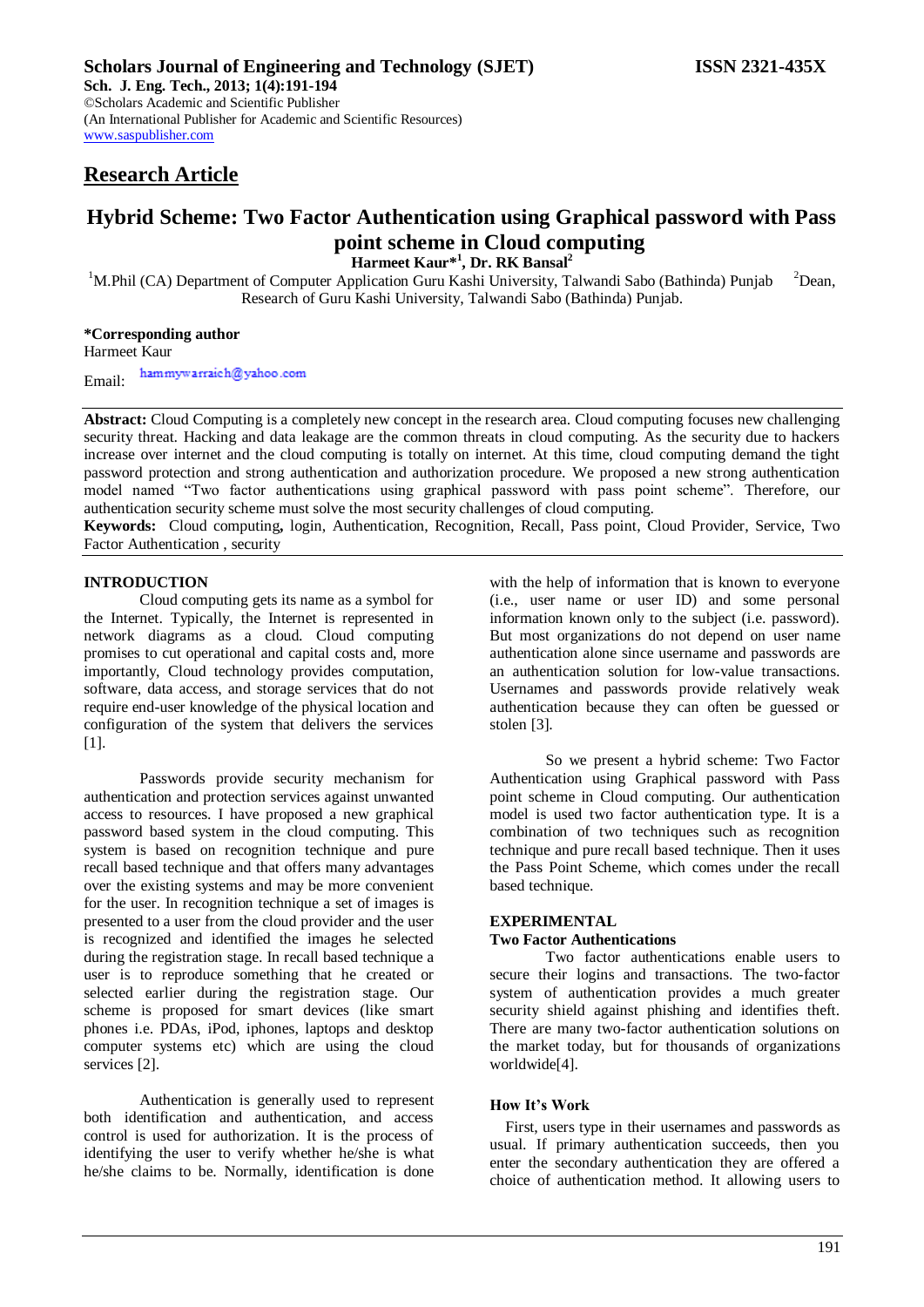authenticate with whatever method is best for them such as use pin code, ID card and smart card etc. Then user login securely [5].



**Figure 1: Working With Two Factor Authentication**

Here we present image based and graphical password with the help of pass point scheme in the second factor. It provides the more tight security to user.

## **Pass Point Scheme**

We used the recall based technique. In this technique user is asked to reproduce something that he created or selected earlier during the registration stage. This technique provides many types of authentication schemes such as Draw-A-Secret (DAS) Scheme, Pass Point Scheme and Grid Selection Scheme etc. I pick up the pass point scheme for our authentication procedure, which is used with two factor authentication. In pass point scheme user click on any place on an image to create a password. A tolerance around each chosen pixel is calculated. In order to be authenticated, user must click within the tolerances in correct sequence [6].



**Figure 2: Using Pass Point Scheme**

Pass point is based on the number of pixels or smallest units of a picture. In this technique the numbers of pixels are calculated as the password. It is

hard to remember the specific location of the picture that provides the strong security.

#### **Proposed Graphical Password authentication Model**

The proposed graphical password authentication model used three-level defence system structure:-primary password authentication, graphical authentication and authentication with pass point technique. Show figure 3.



**Figure 3: Proposed Graphical password authentication model in cloud computing**

#### **The first phase:**

Primary authentication is achieved by using user name and password.

### **The second phase:**

In graphical authentication we can say it secondary authentication, multiple images shows. Select a correct image, which is selected by you as a password.

#### **The third phase:**

It includes the pass point scheme authentication. If you select correct image as a password. Now click on particular place into that image which is your password. If you select the correct location you login successfully.

## **EVALUATION OF GRAPHICAL PASSWORD IN CLOUD ENVIORNMENT**

The cloud user select company for cloud using which company provide better facilities to the users. Then create an account. Cloud provider upload user information in DB in cloud storage. Cloud Provider confirms user with his username and password. Then cloud user registers his image password and pass point scheme password. [7] Cloud provider uploads his information into the cloud database storage. When a cloud user requests his data, cloud provider provides him login page. User authenticates with the graphical password authentication scheme. The proposed graphical password authentication will work as follows.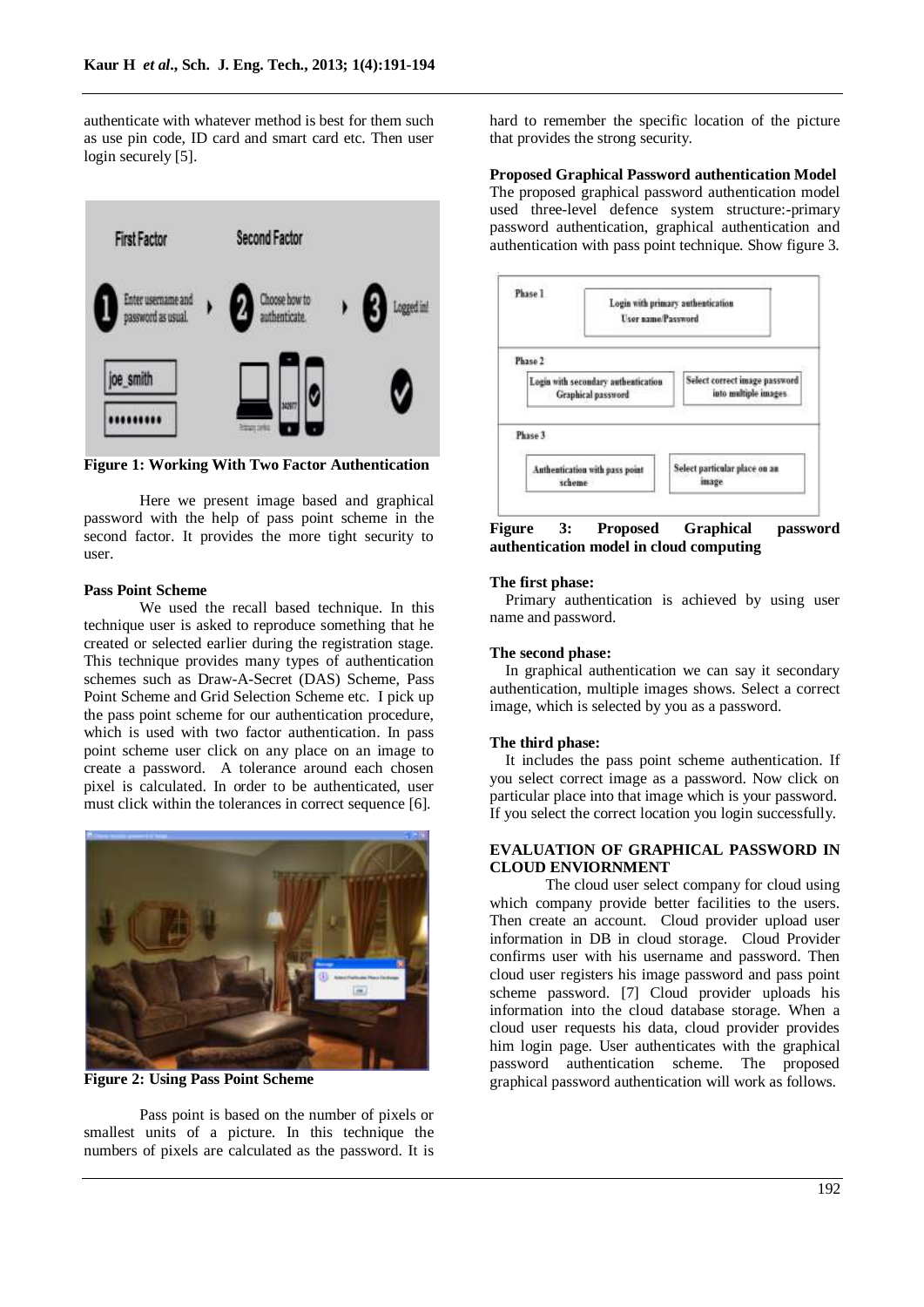

## **Figure 4: How Data Stored In The Cloud By Cloud Provider**

Here we describe the authentication steps:-

**In first phase, Authentication: -**This is password based or primary authentication.

- 1. Cloud user request login page
- 2. The cloud provider displays login screen
- 3. Cloud user login with username and password
- 4. A cloud provider check is valid username and password by searching in DB in cloud storage.
- 5. If user information not valid display error message else display second phase of authentication.

**In second phase authentication steps:** Then user enters the graphical password authentication.

- 1. Cloud provider displays graphical login screen, in which multiple images showed.
- 2. The cloud user chooses his password image into the multiple images.
- 3. A cloud provider check is valid graphical image by searching in DB in cloud storage. If user image is not valid display error message else display the full image.
- 4. Then user clicks on the specific place (location) on the image.
- 5. Cloud provider check is valid graphical image location password by searching in DB in cloud storage.
- 6. If user password is valid you will successfully authenticated with cloud server. Otherwise display error message

#### **Flow Chart of Graphical Password Scheme**

The following flow chart describe the procedure of Graphical password authentication with pass point scheme:-



**Figure 5: Flow chart of Graphical password authentication scheme**

#### **REFRENCES**

- 1. Bhavana A, Alekhya V, Deepak K., Sreenivas V; Password Authentication System (PAS) for Cloud Environment. International Journal of Advanced Computer Science and Information Technology, 2013; 2(129-33.
- 2. Ray PP; Ray's Scheme: Graphical Password Based Hybrid Authentication System for Smart Hand Held Devices. Journal of Information Engineering and Applications, 2012; 2(.2):1-11.
- 3. Asha M; Security And Privacy Issues Of Cloud Computing; Solutions And Secure Framework" International Journal of Multidisciplinary Research, 2012; 2(4):182- 193.
- 4. Available online at http://www.entrust.com/two-factor.html